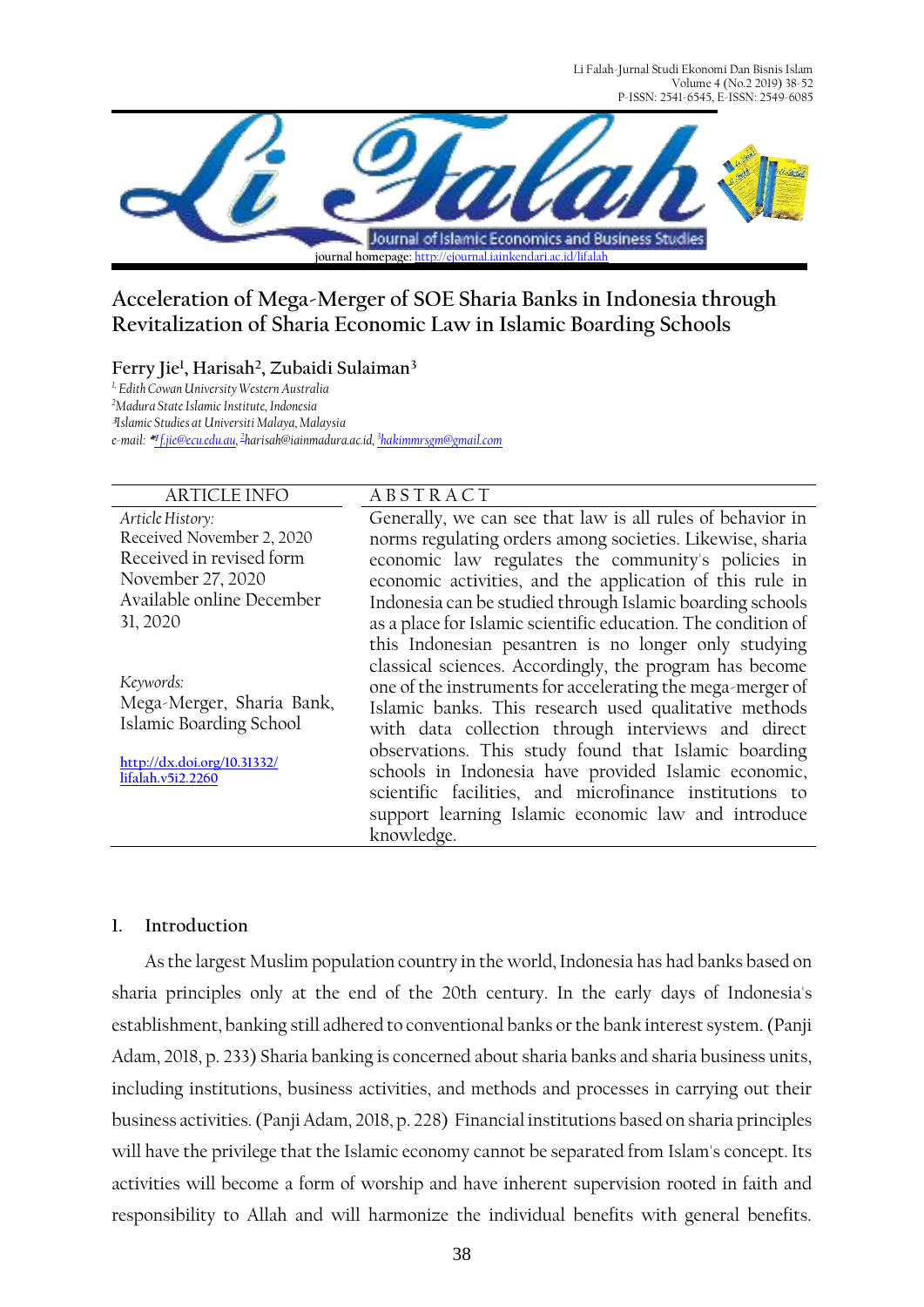(Mardani, 2011, p. 12) The achievement of these features requires encouragement from all elements to apply Sharia's concept purely in Indonesia.

Indonesia is the majority Muslim population country with many forms of education to produce reliable human resources. Meanwhile, educational institutions in Indonesia sometimes take government schools, and there are also educational institutions built by individuals, such as Islamic boarding schools. Islamic boarding schools are one of the longestrunning institutions in Indonesia in creating a quality society, and it is common for parents to educate their children through the pesantren. Pesantren is a place to explore various Islamic sciences so that pesantren graduates will be familiarized with multiple fields of expertise, and many famous figures have graduated the pesantren. The pesantren played various roles able to produce creative people with intricate knowledge and morals. Hence, pesantren needs to carry out multiple innovations to make quality figures.

According to Muhammad Hasan, innovation and modernization of Islamic boarding school education refer to three aspects: methods, material content, and management, indicating the acceptance of innovation and modernization in Islamic boarding schools. The acceptance of new observations mark creation, then the modernization of traditional to modern processes.(Hasan, 2015, p. 304) Islamic boarding schools can play an educational role in providing quality human resources and good character, so the pesantren must always be sensitive to explore the local potential and community needs so that it will raise the knowledge of students in human resources who have integrative competence religious knowledge, general knowledge, and technological prowess. (Muhakamurrohman, 2014, p. 79) Various innovations that pesantren has carried out are aimed to produce students who can answer all the challenges of the times.

Islamic boarding schools in the modern era are not only meant to answer the challenges of the times in the world of education but they are also required to be able to produce skilled workers such as students who master the skills according to the sharia economy that can provide benefits to the surrounding environment because the purpose of pesantren education is to form devout human beings who can live independently. (Toriquddin, 2011, p. 36) Likewise, Indonesian pesantren are required to explore the abilities of pesantren, especially caregivers or Kiai, to provide education according to the era faced by society. Rizal Muttaqin's research explains that the Kiai is a holy figure in the context of religious institutions with the superiority of knowledge of Islam. The Kiai is considered a person who can always understand the messages of God's greatness, and indirectly the Kiai is considered capable of still providing solutions to every religious question asked. Thus, pesantren education's progress relies heavily on Kiai to produce quality santri cadres while adhering to religious values to guide life in facing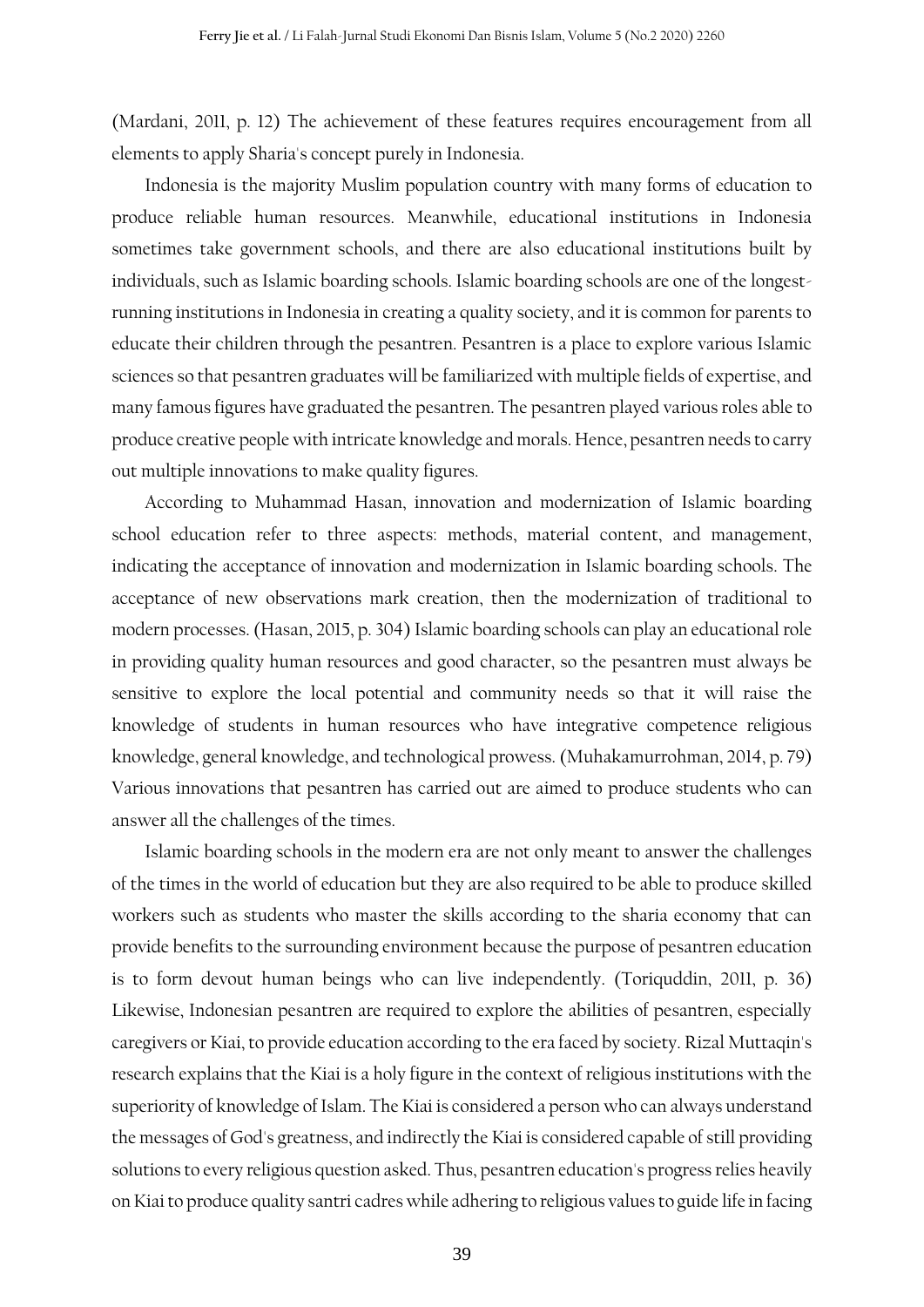all global collisions. (Ilahi, 2014, p. 147) With caregivers or Kiai's involvement, pesantren's progress will run significantly because currently, "pesantren" are expected to be sensitive to complicated community life changes. Therefore, students must master various disciplines, including the way of life as a state or even globally, by having provisions for the principles of Islamic economic law at their level of life.

Like what Al-Ittifaq Islamic boarding school has done, it has built a transformation of applied science (technical skills) to create the students' spirit of independence and entrepreneurship with agribusiness training coaching programs. This training is carried out before the students are immersed in the cottage economy and society to instill an independent economic character. This training is also supported by a self-supporting agricultural and rural training center with various facilities that support the students' training. Regarding the community's economic empowerment around the pesantren, collaborating with a partnership pattern with farmer groups and DKM through an institution called an independent institution rooted in the community (Muttaqin, 2016, p. 91).

The figures printed by the pesantren can also run and advance Islamic financial institutions both nationally and internationally. Various perceptions among people in the 4.0 era include conflicts of thought, perceptions of interests, perceptions of understanding, and perceptions of the economy worldwide. Islamic boarding schools' role is to produce scientists capable of driving the State in the mega-merger of state-owned enterprise (SOE) Sharia Banks. The need for encouragement by students is to uniform the perceptions of the community, especially Muslims, to use Islamic banks in all activities, both individually and in the form of institutions.

Many perceptions that occur in the world are the perceptions of the economy that exist. The State has various loyal interests in developing its economy, so it is common for one country to control another country from an economic perspective. This phenomenon is because various economic actors do not have economic principles based on Islamic values. Thus, in this position, the pesantren plays an important role in instilling the principles of sharia economic law in the character of santri so that students have a grip on every activity of life because the peak of life begins with the economy.

Indonesian pesantren can instill this method in investing students' character in understanding and managing the economic perception of society. The development of the nature of students must be balanced with economic education following sharia economic law. Thus, in addition to having the provision for students to overcome public perceptions in response to Islamic banks' birth, students will also understand how to direct society to the economy on a national and even international scale.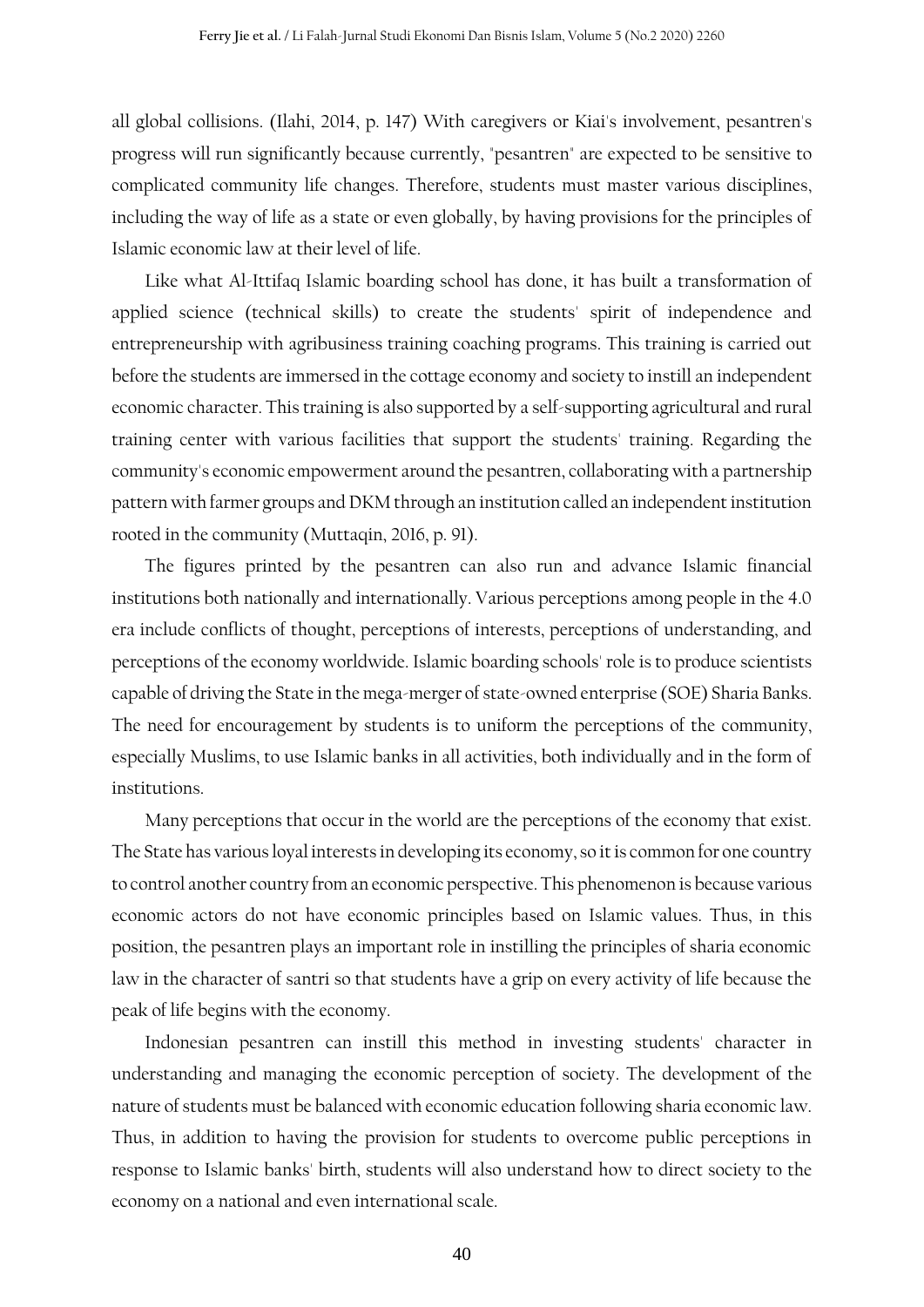Pesantren, juxtaposed with educational institutions that have emerged in Indonesia, is the oldest education system and is considered a product of Indonesian culture. Pesantren is an Islamic educational institution that started since the emergence of the Islamic community in the archipelago. Santri was educated to become someone who understood religious knowledge and received natural leadership, independence, simplicity, persistence, togetherness, equality, and other positive attitudes. It is expected to produce a quality and independent society as a form of pesantren participation in the success of national development goals and an active role in educating the nation as mandated by the 1945 Constitution(Usman, 2013, pp. 101–102).

Several Islamic boarding schools in Indonesia have educational methods with technical skills applied to explore students' potential in the field of Islamic economics, which are expected to become provisions in facing the community's economic perception and become actors in promoting Islamic banks. For example, by using Islamic bank facilities in every Islamic boarding school activity, opening Islamic cooperatives, *baitul maal wat tamwil*, and managing pesantren finances adjusted to sharia economic law. This model is a form of pesantren to shape students' character in the economic field based on the sharia economy. Thus, this research is conducted to examine the revitalization of Islamic economic law in the learning of students in Indonesia as a skill for students to advance Islamic banks' development so that the mega-merger will be maximized and the progress of Islamic banks can be realized.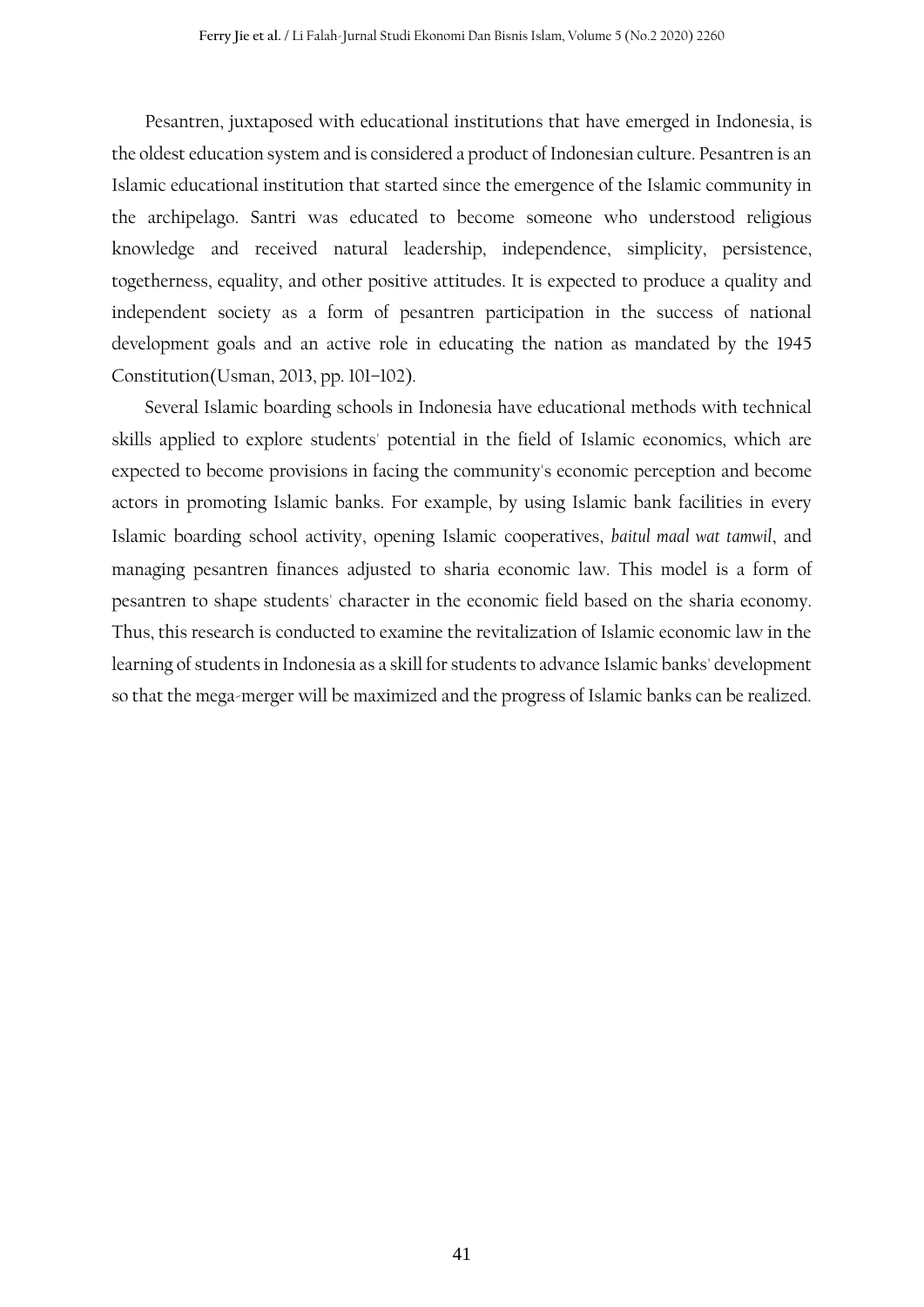### **2. Research Method**

To get valid information, researchers used several stages of research. The first stage used online interviews with several Islamic boarding schools that were not directly researched. Furthermore, the researcher went to the field with observation, talk, and documentation methods related to Islamic boarding schools with Islamic financial institutions and character education for students. Observations were used to see the process of planting sharia economic law in students and the skills to understand sharia economic law to the general public. Furthermore, technical interviews were not structured to make it easier for researchers to develop further questions by following the flow of the informants' answers in digging up information about the revitalization of Islamic economic law in Islamic boarding schools. The documentation used was taken from several Islamic economic law teaching practices in Islamic boarding schools and applications in Islamic financial institutions owned by Islamic schools. This research used a qualitative approach or field research, which used data and field information sources, intending to obtain the necessary data from this research object.

This research was conducted at Islamic boarding schools in Indonesia, which had a program to instill the character of sharia economic law in students and society. The interviewees included teaching staff at Islamic boarding schools, students, and managers, including students and alumni who worked at Islamic financial institutions built by Islamic boarding schools to practice economics following sharia law and economic education to the community. To complete the data regarding the mega-merger of Islamic banks, researchers also used online interviews involving sharia banking practitioners, the national sharia board, and academics in the field of sharia banking.

## **3. Discussion**

# 3.1 The mega-merger of Islamic State-Owned Enterprises

The first Islamic Bank established in Indonesia was PT bank Muamalat Indonesia (BMI), followed by other banks that opened sharia windows. Conventional banks can serve sharia financing without usury elements through these Islamic windows by first opening a sharia business unit. (Panji Adam, 2018, p. 233) The principles of Islamic banks had their characteristics so that they were different from conventional banks, and the reference of Islamic banks was not from conventional banks but Baituttamwil. In its history, Baituttamwil was the first financial institution that existed at the time of the Prophet. Initially, this institution only functioned as a saver of state money from Zakat, donations, alms, taxes, and war spoils. The Prophet's companions developed another institution called Baituttanwil, which accommodated funds and the community to be invested in profitable projects or trades (Huda, Nurul & Haykal, Muhamad, n.d., p. 25).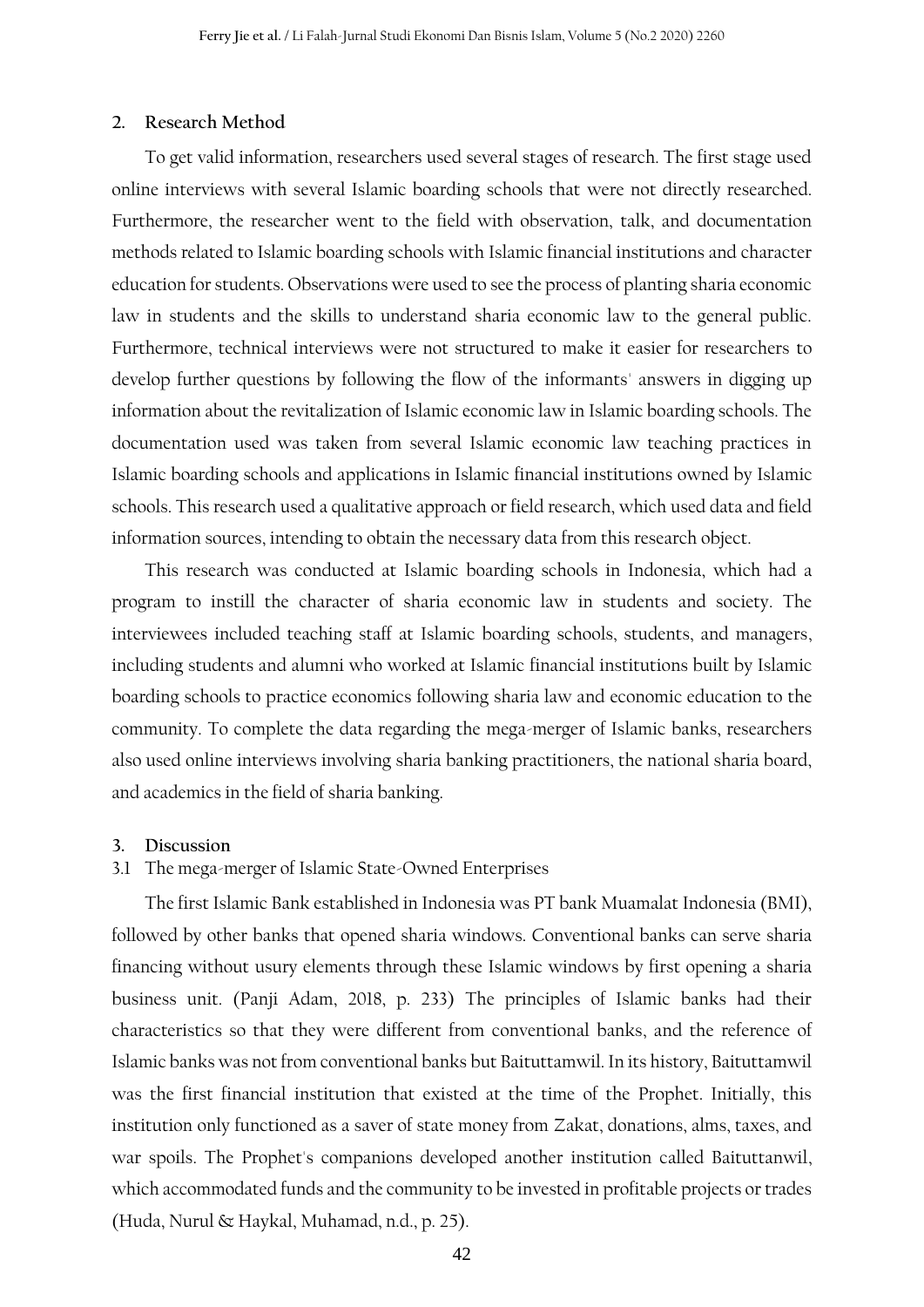Since its inception, Islamic banking has been based on two modern Islamic renaissance movements: no revivalist and modernist. The main objective of the establishment of Islamic financial institutions was none other than the efforts of the Muslims to underlie all aspects of their economic life based on the Qur'an and *hadith* (Muhammad Syafi'i Antonio, 2001, p. 18)

Islamic banking's main objective must be fought for by Muslims so that all aspects of the Muslim community's economy reach solutions in the world and the hereafter. In Indonesia, various layers of sharia economic experts have struggled to advance Islamic finance and invite Muslim communities to avoid the element of usury. The community must support the movement to encourage people to promote and use Islamic finance jointly, especially experts or religious leaders in Indonesia. The figures here are none other than the Kiai, who have their prestige in the hearts of the Indonesian Muslim community,so the Kiai's role is vital to support the progress of Islamic banking.

A mega-merger plan has marked the progress of Islamic banking in Indonesia for stateowned enterprises (SOE) Islamic banks, which is currently the State's goal to be carried out to achieve finance without usury throughout society. The Syariah bank mega-merger was a merger of independent sharia banks, BRI sharia banks, and BNI sharia banks, which was launched to operate in February 2021. The merger of state-owned sharia banks was important to maximize the potential of existing sharia finance. Following Eko's statement that this was a historic moment and was also the second milestone in the Islamization of the banking system in Indonesia. The Islamic bank mega-merger is very good because it could unite the three best Islamic banks in Indonesia into one large sharia bank and have more assets. Of 200 trillion, and could even enter the top 10 Islamic banks in the world(Eko Wahyudi Rofianto, personal communication, November 12, 2020).

The challenges faced by Islamic banks were often cut from the capital, so the mega-merger plan of SOE Islamic banks was vital for the State to carry out. Following Nor Rochim Yunus' statement that the Mega-merger of Islamic banks was very good for building a more comprehensive bank network, in addition to strengthening partnerships among Islamic banks (Nor Rochim Yunus, personal communication, November 11, 2020). The mega-merger of Islamic banks gave hope that bank assets Syariah was getting bigger, and it could reach all levels of society to access Islamic banking services more widely (Dr. Binti Nur Asiyah, personal communication, November 13, 2020). In addition to the merger of Islamic banks being called strengthening domestic Islamic institutions, this is also an effort so that Islamic financial institutions in Indonesia can compete globally.

Mega mergers are significant to expand the share of Islamic banks, which are currently strongly supported by the government, such as vice president K.H. Ma'ruf Amin, who is also a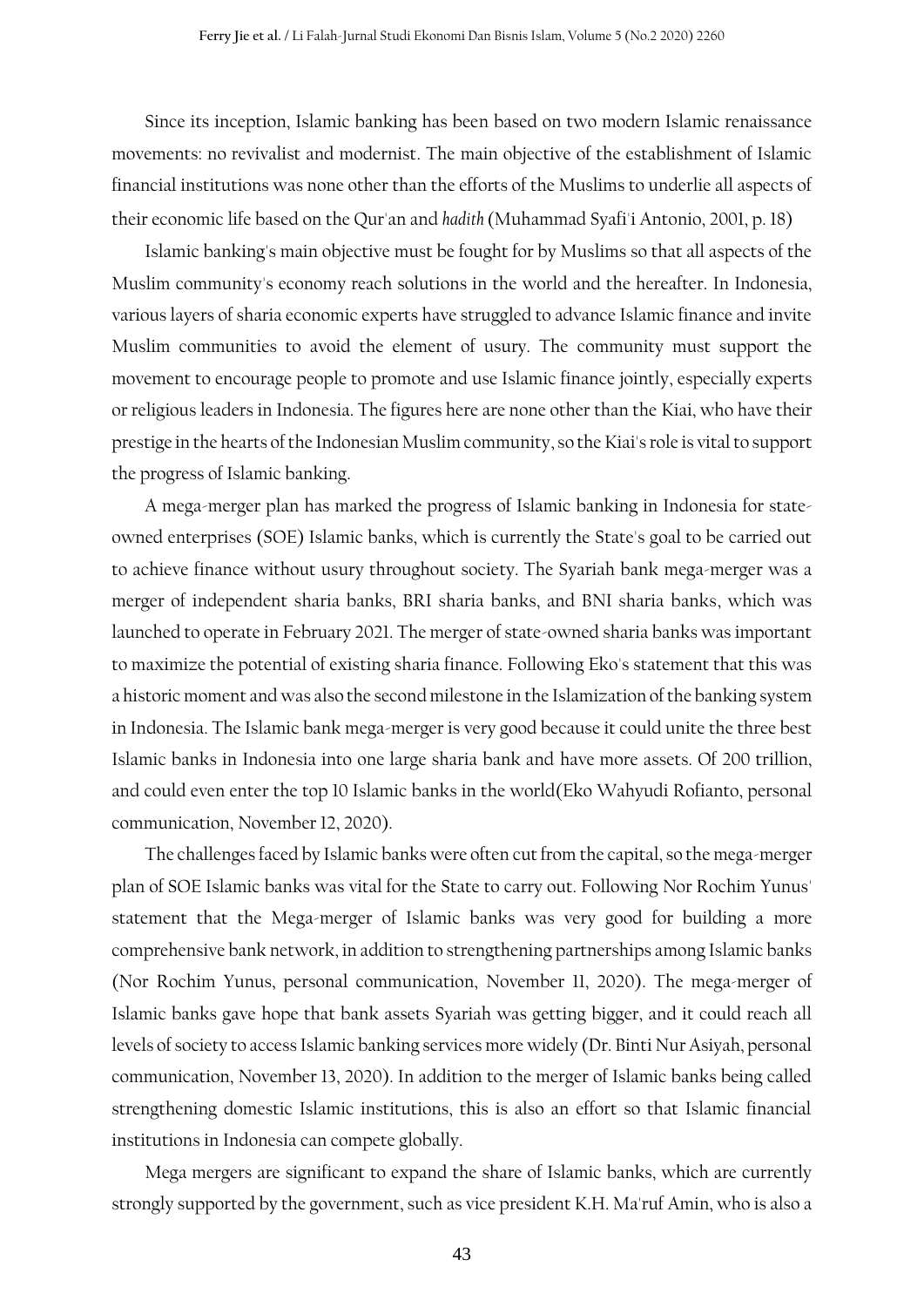santri, so that knowledge of the concept of *fiqh* studies integrated with Islamic banks (Dr. Taufik Hidayat, M.Ec Director of Jasa Keuangan Syariah KNEKSn, 2020). The government supports the development of Islamic banks with a mega-merger society, especially Islamic educational institutions that should have used sharia-based financial services. Sharia economic studies must be carried out and held so that people understand the laws of Islamic banks, such as the studies conducted in the DSN-MUI Institute, which are carried out every week, and this is a form of support for the progress of Islamic finance (Ah. Azharuddin Latif, Chair of the DSN-MUI Institut, n.d.), and the merger of Islamic banks also encourages the inclusiveness of Islamic banks (Syarifah Gustiawati Mukri, personal communication, November 17, 2020).

This situation has triggered religious leaders to take advantage of their position to urge the public to use Islamic banks. The role of religious leaders can be carried out by several methods, such as revitalizing educational institutions led by Kiai to study Islamic economics and using all forms of institutional transactions through Islamic banks or other Islamic financial institutions.

3.2 Revitalizing the Role of Islamic Boarding Schools in the Advancement of Islamic Finance

Revitalization is a process or activity to revive or reactivate (Departemen Pendidikan Nasional, n.d., p. 1172). In this study, sharia economic law is vital in Islamic boarding schools to revive contemporary muamalah dakwah and fiqh teaching methods to align sharia law education with a heterogeneous society. Meanwhile, Islamic economic law is a legal standard used as a benchmark for economic transactions following Sharia because Islam does not allow its followers to prioritize economic interests over religious interests. Thus, Sharia economic actors must be fundamental to sharia moral and ethical rules (Euis Amalia, 2014, p. 151).

Scholars classify Islamic law from its substance into two parts, namely worship and *muamalah*. In a narrow study, the law of prayer is the relationship between humans and God. In contrast, *muamalah* is laws or provisions relating to human actions in mundane matters, such as laws that govern the economy, politics, society, culture, and others (Fathurrahman Djamil, 2015, p. 20). In the current legal review, *muamalah* must keep up with the times to provide a community's legal forum.

At this time, we have challenges with economic systems that prioritize economic business by ignoring morality and the various consequences of faith (Andi Iswandi, 2014, p. 151). Following Afidah's statement that activists and consumers of Islamic banks must be those who are at least Muslims and consistently want to carry out Islamic teachings in a great manner, including economic or banking issues, and those who are in the pesantren community of the Kiai, the caretakers as well as the students (Afidah Wahyuni, personal communication,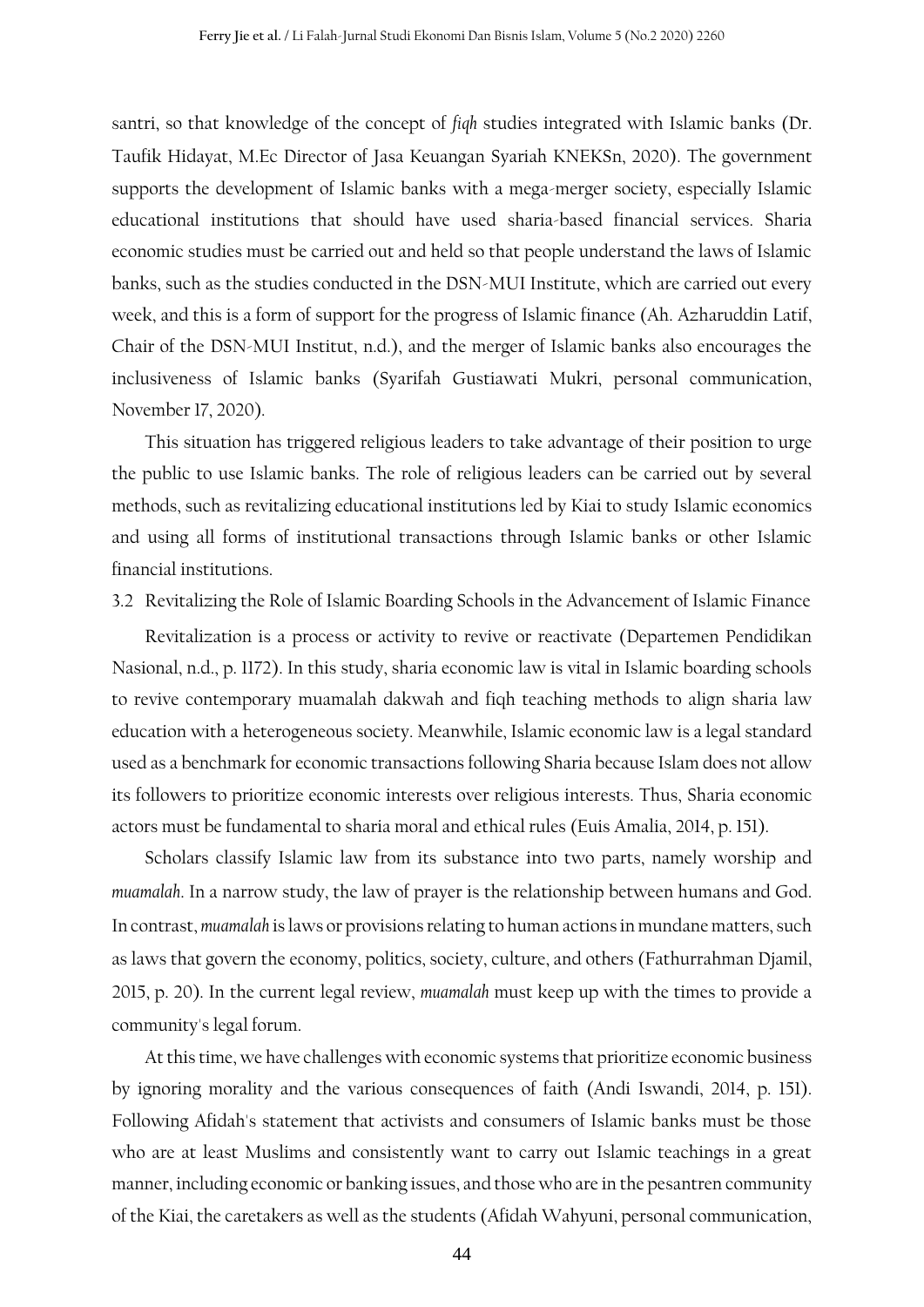November 11, 2020). Jurisprudence and *ushul fiqh,* apart from teaching the nature of the *halal* nature of property and usury, the role is to create a generation that has faith, science, and technology, and Islamic boarding schools are the only institutions that are committed to teaching yellow book education in addition to moral education according to the teachings of the Quran and Hadith (Nor Rochim Yunus, personal communication, November 11, 2020).

Because the potential of Islamic boarding schools, which numbers are more than 28 thousand throughout Indonesia, is accompanied by a sizeable Muslim population. This data is an opportunity to increase Islamic financial inclusion. Islamic institutions as accelerators and initiatives in programs and strategies that deepen the Islamic financial market and Islamic boarding schools also have a strategic role in the Islamic economy, namely scientific and socioeconomic development of Sharia to the community, realizing the real practice of sharia economic theory as well as producers and consumers in the Islamic economic ecosystem. Islamic boarding schools also play a role as a center for social, economic development and a pillar of economic empowerment.

Islamic boarding schools are already based on a solid foundation for the sharia economy. Therefore, the government sees that this Islamic boarding school's human resources can help the Islamic economy. The role of students in the mega-merger of Islamic banks is huge. The government will hold an Islamic economic and financial development program based on Islamic boarding schools. It is proven that human resources at Islamic boarding schools have a massive role in developing Islamic banks in the future (Eko Wahyudi Rofianto, personal communication, November 12, 2020). Science in Islamic boarding schools is integrated or linear with the practice of Islamic banking (Rudi HAryanto, personal communication, November 13, 2020) and relevant to the study of the yellow book (Moh. Zahid, personal touch, November 13, 2020)

Because Islamic boarding schools are based on the millennial generation concerned with Islamic studies, it is hoped that pesantren will be easier to accept Islamic banks and disseminate Islamic banks because they are following Islamic missions, namely free transactions of *maisir, gharar,* and *usury*. Islamic human resources are multitalented talents because of the basis for studies in Islamic boarding schools in Islam. Students' role will certainly be a driving force to become customers of sharia banks (Dr. Binti Nur Asiyah, personal communication, November 13, 2020). Today's role has entered the world of microfinance institutions integrated with Islamic banks (Tegar A.H Iskandar, personal communication, November 13, 2020). Another thing that becomes the role of students in using *muamalah* knowledge is to preach directly to the public about economics or Islamic banking (Agung Guritno, personal communication, November 14, 2020).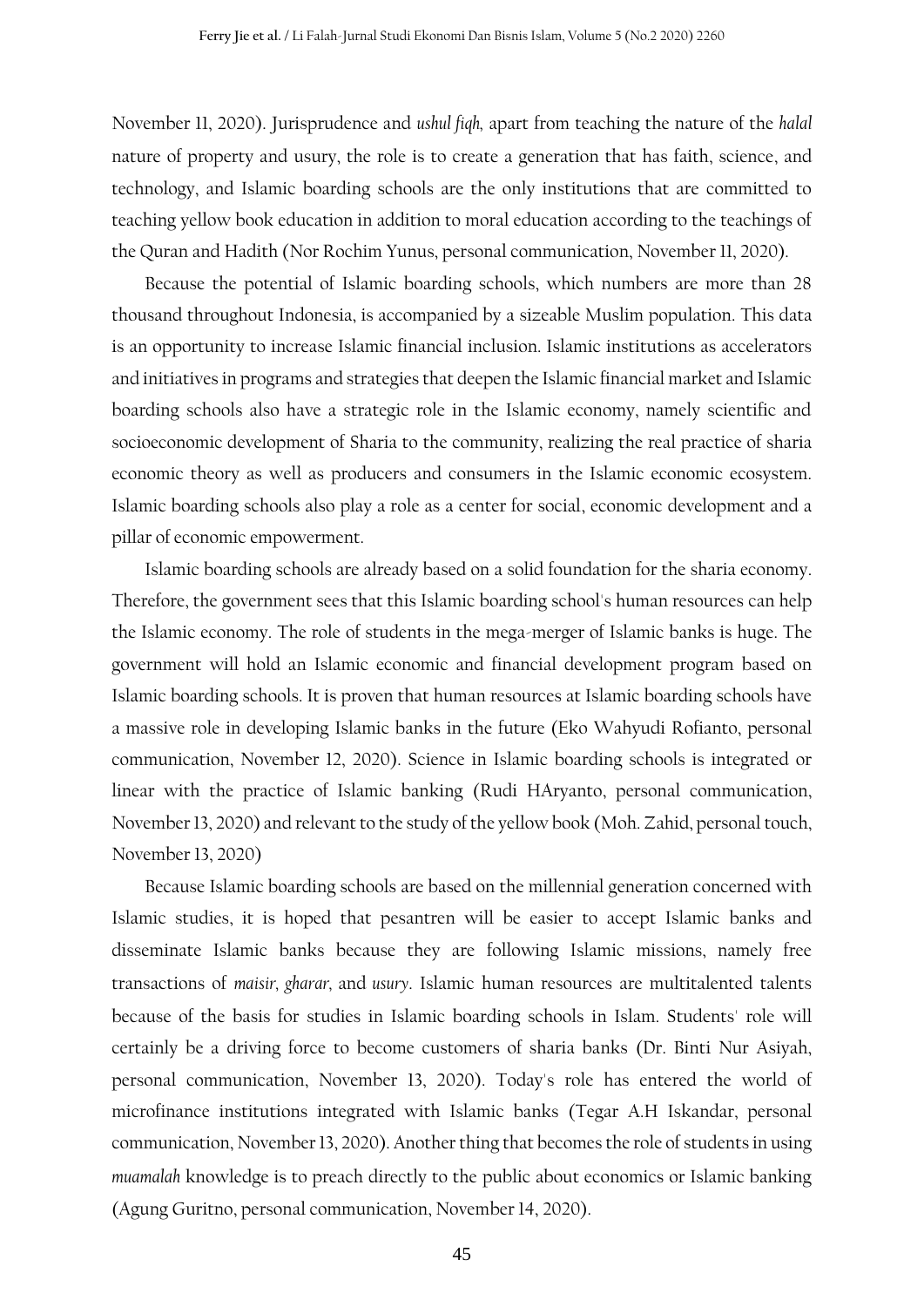Therefore, Islamic boarding schools have contributed to Islamic banks' development through means and efforts at the micro-level. Pesantren graduates have a more moral foundation and knowledge of Islamic economics through their curriculum compared to education in general. Several Islamic boarding schools in Indonesia also play the role of pesantren in developing the sharia economy. This information follows Mansur's statement that the Miftahul Ulum Panyeppen Pamekasan Islamic Boarding School has a systematic study to instill sharia economic values to students by examining the yellow books about *muamalah* chapters which are discussed by the boarding school caretakers and usually carried out in mosques or at Madrasahs. It seems clear that today's pesantren world has become a forum for developing the sharia economy in Indonesia, so it is vital to have a sharia economic law education program.

Islamic boarding schools are places to seek knowledge, study knowledge, and develop understanding by having a unique learning tradition. Clifford Geertz revealed that pesantren have several teaching systems such as the *sorogan, bandongan*, deliberation, and *wirid* methods (Zainal Abidin & Abdul Wahed, 2016, p. 45). Likewise, the students in Indonesian pesantren who have many traditional programs, even have modern plans, will not lack information and modern science and be a dynamist and catalyst for empowering human resources, driving development in all fields, and developing science technology in welcoming the global era (Usman, 2013, p. 115).

Santri can become a medium in society, especially in the santri family, in conveying economic teachings according to Sharia. Many societal perceptions are triggered by the economy, which is none other than the cause of the proliferation of revolving loans in the community, which can be called loan sharks. Moneylenders provide loans with high interest, and this form of loan is not official, and the lender will sign the borrowers (Uzlifatil Jannah, personal communication, Agustus, 2020). Perception is a form of communication between several parties with different perceptions, goals, and interests. It can be said that perception is a difference of opinion between individuals or groups (Winardi J, 2004, p. 25).

Accordingly, the role of pesantren is needed to equip students with a foundation of economic law following Islamic teachings because pesantren have a role in shaping the character of the santri. In contrast, students are state assets that can instill the values of sharia teachings. According to one study, the Javanese fishing community's failure and backwardness are influenced by structural factors and socio-cultural environmental factors that are trapped in a relatively loose life. Hence, the Islamic religious teachings do not motivate the community to carry out life according to Islamic instructions, such as behaving frugally, being disciplined, and staying away from consumptive and honest prohibitions (Nadjib, 2016, pp. 148–149).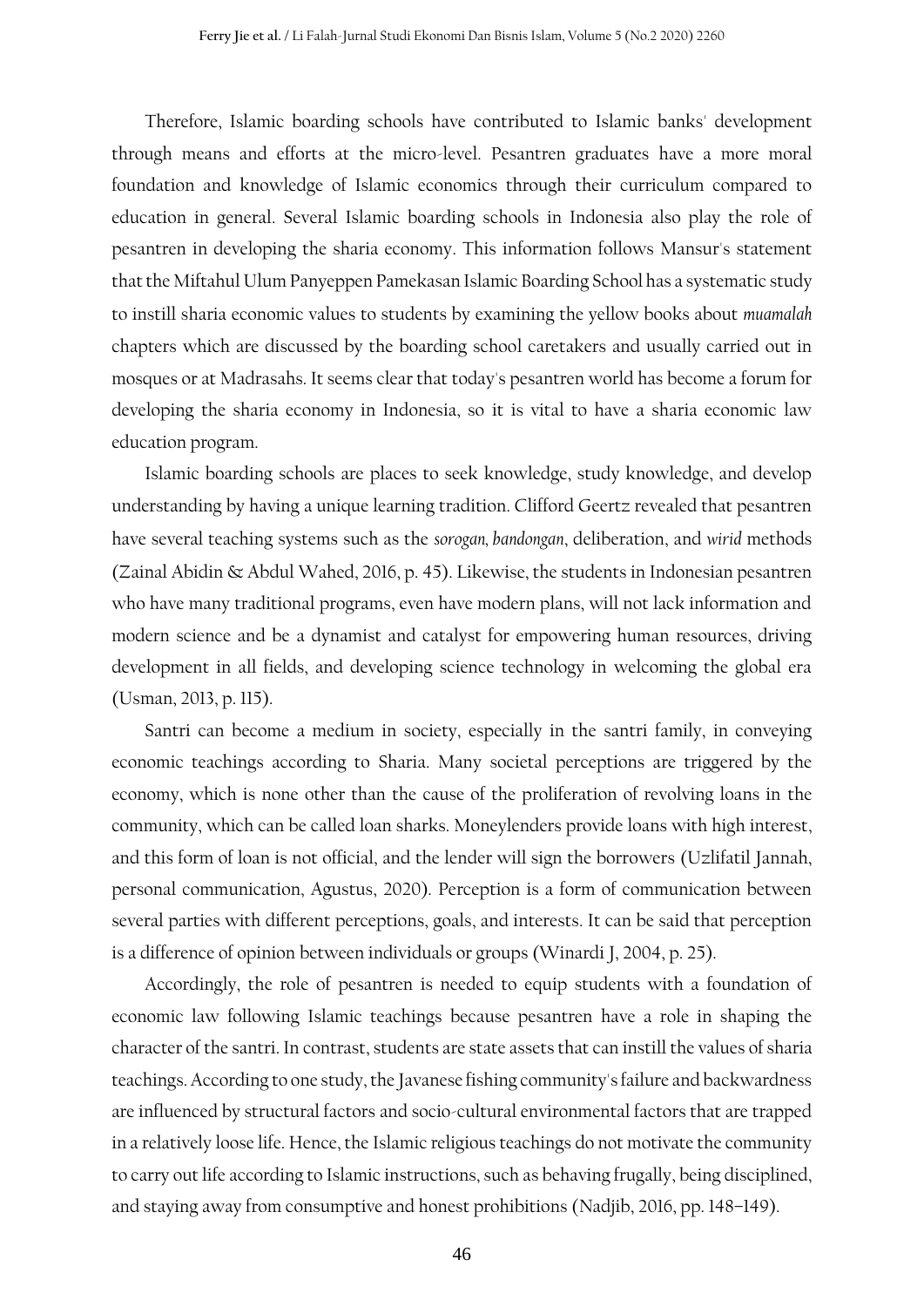One form of the Kiai program of the Miftahul Ulum Panyeppen Islamic Boarding School is establishing Baitul Maal Wat Tamwil Mawaddah (BMT) with members of all alumni and the community and prioritizing alumni. One of the activities of the BMT is to hold an annual meeting by inviting all alumni even though they are not BMT members, which is filled by *Kiai* and BMT administrators with several events, among others; an explanation of the benefits of transactions using sharia economic principles, the development of BMTs, and the distribution of the remaining BMT business results (Mansur, personal communication, Agustus 2020)

Likewise, the program organized by the Karang Durin Islamic boarding school, which is related to the method of finding Islamic economic law material for students, does not stop at reading books only. Besides, many activities are carried out to finalize the students' basics and the application of students from the knowledge received by students because this knowledge is directly related to how to earn a living, so it is essential to be mastered by all students, not only for students who are interested in sharia economics (Sahrul Sidik, personal communication, Agustus 2020).

As for some programs that are run, such as teaching the study of yellow books regarding classical *fiqh* in the *muamalah fiqh* section, this study does not require all students to enter one hall, but studies are carried out according to their respective classes, such as for the level of *ibtidaiyah*, the jurisprudence book that is studied is *mubadi' fiqhiyah* in early chapters, while for *tsanawiyah* level like the book Fathul Qorib. This issue can make it easier for students to understand *fiqh* studies regarding *muamalah* according to their level. In terms of cooperation between Islamic boarding schools and cooperatives, cooperative administrators foster cooperation with sharia economic education and training to provide an overview of the real sector of Islamic economic transactions to students (Sahrul Sidik, personal communication.

In overcoming perceptions in the surrounding community, *Pondok pesantren* has a program that collaborates with the boarding school-owned cooperative by guiding all cooperative members every year. This program is carried out once a year because this is a continuous coaching program in the boarding school for students. This research is also done by the Miftahul Ulum Panyepen Pamekasan Islamic Boarding School by having a program that collaborates with Islamic financial institutions owned by the pesantren to guide all cooperative members once a year, as well as providing education which is carried out by the management of financial institutions by marketing their products, sharia products and explains the advantages of sharia economic practices in society. This principle is done in every product marketing to the public (Mansur, personal communication, Agustus 2020)

The Annuqoyah Sumenep Islamic Boarding School Program has also done a similar thing in providing a study on Islamic economic law. The first one is the teaching method, such as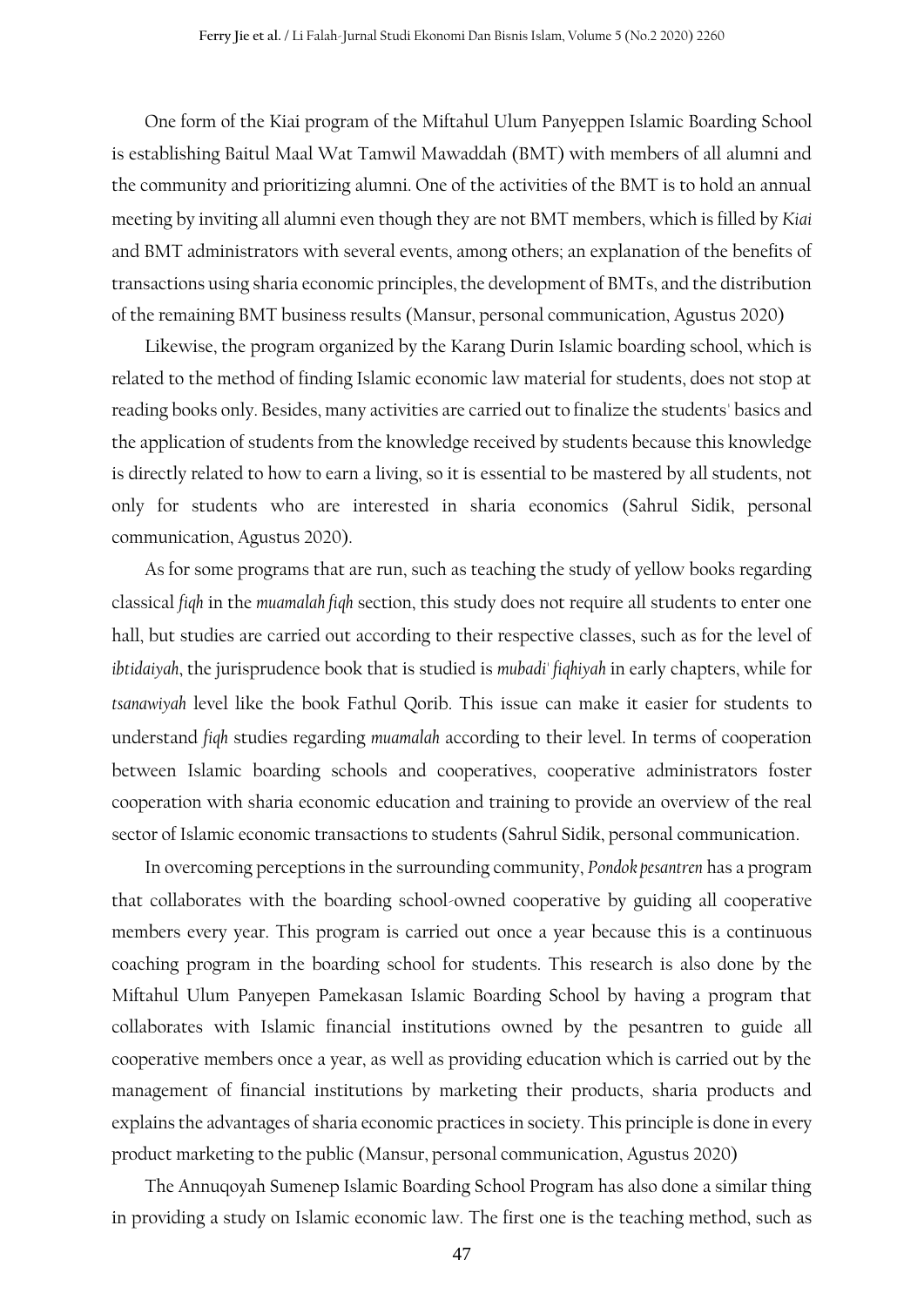studying books about *muamalah*, deliberation programs on *muamalah*, compulsory subjects taught by Islamic teachers about *muamalah*. Second, the practical approach, for example, requires students to save in the An-Nuqoyah sharia cooperative and the practice of buying and selling (Mansur, personal communication, Agustus 2020).

Another one that is also a program of deepening learning about Islamic economic law for students is those who become administrators of the boarding schools' cooperatives must be alumni. The existence of sharia economic learning added with the operational practice of sharia finance is also a boarding school product that will help perceptions that are common in society, such as the practice of renters, which leads to community perceptions with the existence of community cottage cooperatives. It will be easier to get financing without usury because one of the objectives is the establishment. This pesantren-based Shia cooperative eliminates the practice of usury in the community(Sahrul Sidik, personal communication, Agustus 2020).

Another thing is explained that Islamic finance is an economic solution for the people because the Ribawi economic system characterized by the interest system in conventional banking cannot improve the people's economy. Both macro and micro scales are only getting worse with some very real economic indicators. Likewise, many community businesses have become bankrupt in people's businesses due to undermining the obligation to pay interest on capital loans obtained from non-Islamic banking. Accordingly, the sharia economy becomes a solution for people's lives by having been proven in the historical application of Islamic *da'wah* in the past because it has several principles and goals such as to form and improve the community's economy in real terms by prohibiting usury due to the practices and activities of life. In essence, *halal* is for the universal benefit needed by all mankind (Anggota Asosiasi Dewan Pengawas Syariah Wilayah IV Jawa Timur, Bali, Nusantara, 2016, pp. 161–164).

There are several objectives of this sharia bank, including developing a sharia-based sharia economy, becoming a business partner for members and the small and medium-sized community, helping members and society to meet their daily needs, being a vehicle for investing according to Sharia, and cultivating sharia *muamalah* (Sahrul Sidik, personal communication, Agustus 2020), to provide an understanding of the prohibition on usury. In today's financial world, Riba is known as the principle of interest.

According to Keynes, interest is not a price or remuneration for savings, but part is a payment for money loans. It can be said that curiosity is remuneration for not withholding revenue for the participation of money in liquid form for a certain period (Muhamad, 2012, p. 22). Hence, this interest theory is not accepted by Muslim scientists. The interest is included in the category of usury because, in the Islamic concept, economic activity has a relationship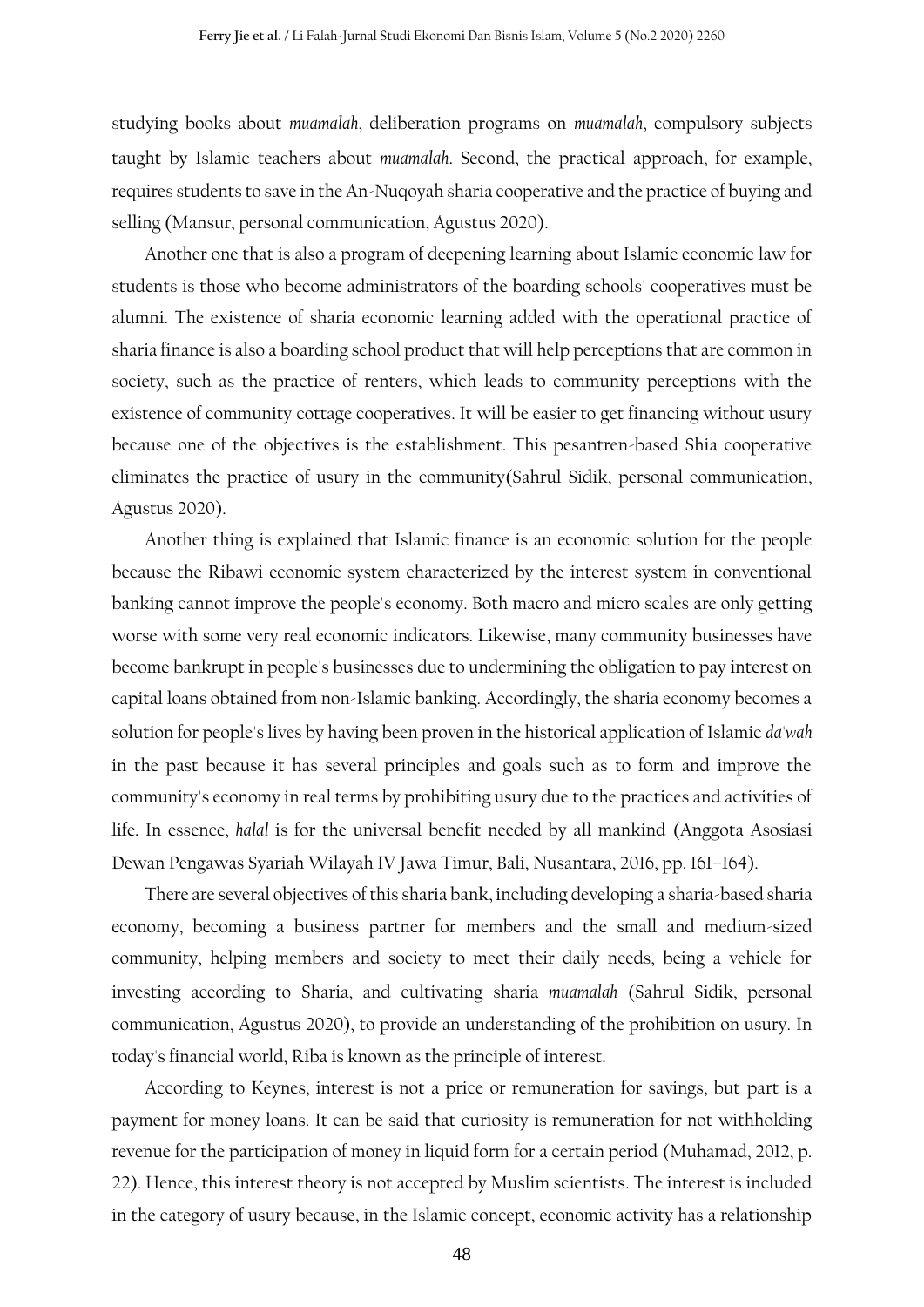with Islamic law. Therefore, the development of Islamic banks in people's lives is very urgent to be developed.

Based on the systematics of Islamic law, the relationship of economic activity with Islamic law, namely *Zakat, infaq*, and *alms,* is *mahdlah* worship with income-equal relations; referee and *tirkah* are *mawaris* laws with *takhalluf* relations; buying and selling, leasing, and others constituting *muamalah maliyah* with contract/engagement relationships; as well as living and shared assets are *munakahat* relationships that meet needs (Fathurrahman Djamil, 2015, p. 22). Thus, to introduce some economic relations with Islamic law, pesantren is one of the platforms

In addition to the Pondok Pesantren, cultivating the character of santri is also carried out in financial institutions owned by the Pondok Pesantren, namely, the sharia transaction study program using the *Faroid* and *Fiqh* books. Second, the burden to run the santri economy using sharia contracts led by senior santri (Mansur, personal communication, Agustus 2020). In addition to providing sharia economic education, pesantren can also provide a source of income for the students. According to Winardi, the main objective of Islamic law is to create essential welfare for humankind. Therefore, Islamic economics's ultimate goal is the same as the goal of Islamic law to achieve happiness in the world and the hereafter (Suhrawardi K. Lubis dan Farid Wajadi, 2014, p. 5). Islam does not want its people to live in underdevelopment and economic backwardness (Suhrawardi K. Lubis dan Farid Wajadi, 2014, p. 3). Accordingly, with the existence of Islamic financial institutions built by Islamic boarding schools, it has become one of the triggers for the development of the community's economy, and Islamic boarding schools have the potential to become *robbani* economic cadres (Syarifah Gustiawati Mukri, personal communication, November 17, 2020).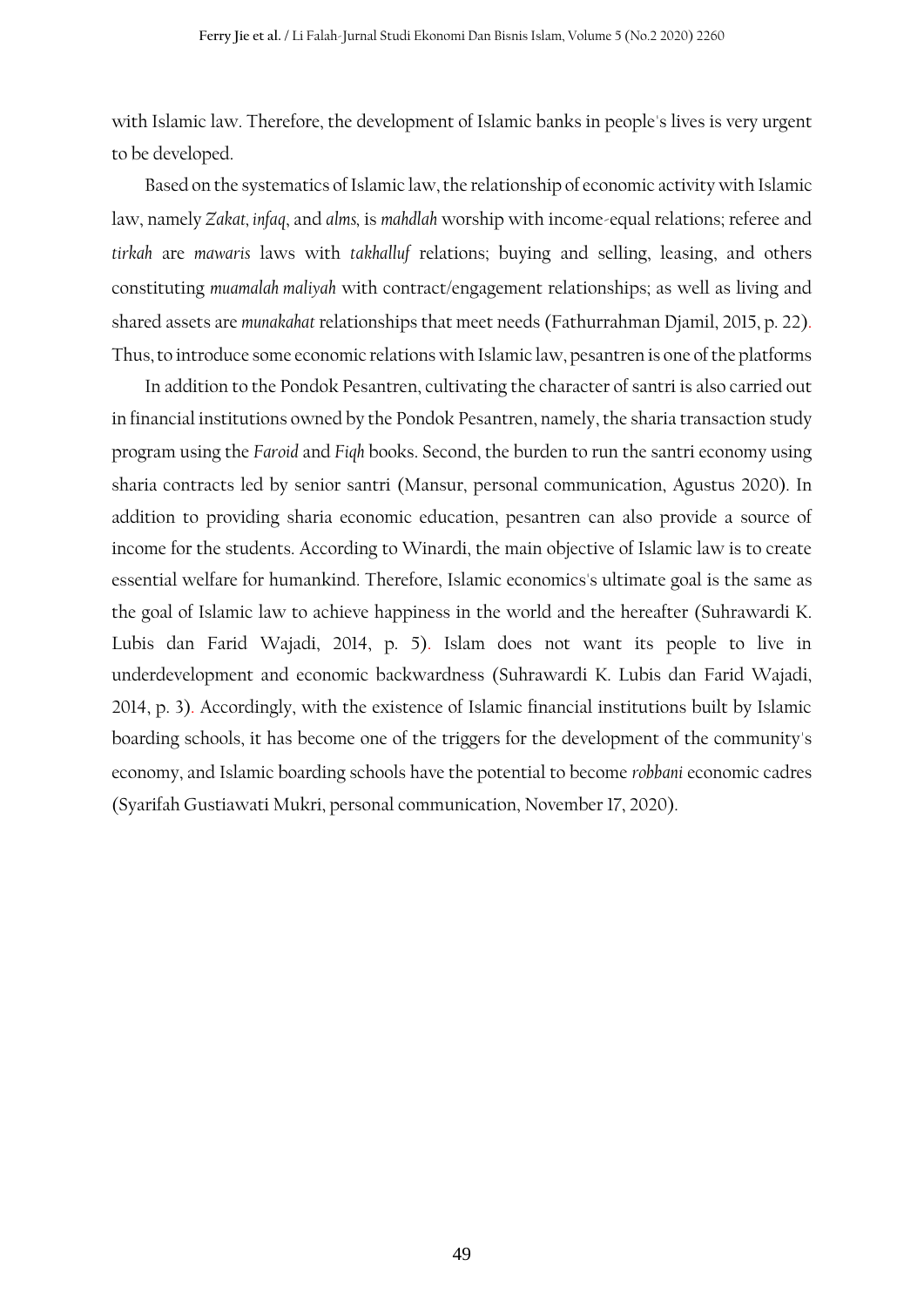#### **4. Conclusion**

From the results of research conducted by researchers, it can be concluded that the launching of the mega-merger of Islamic banks is an effort to develop Islamic financial institutions in Indonesia and strengthen both on a national and even international scale because the mega-merger of Islamic banks is a place for merging between Sharia independent banks, BRI Syariah and BNI Syariah which will strengthen the capital of Islamic banks to reach all levels of society. To be accepted at all levels of the organization, the role of pesantren throughout Indonesia is needed. Islamic boarding schools are ones of the platforms as a strong supporting instrument in advancing Islamic finance with several programs held by the boarding school, including a special program for students, namely the study of the *muamalah* chapter of *fiqh* books that are adjusted to their level, such as the level of"*ibtidaiyah"* by studying the book of *fikih mubadi* and for the *tsanawiyah* level by studying *fiqh* books like *fathul qorib.*

Apart from this program, students will also be educated with sharia economic education and training in collaboration with Islamic boarding school-owned financial institutions fostered by the board, which in this case, the alumni of the boarding school who have become employees of the pesantren's financial institutions. This program produces several positive values , such as students' knowledge about Islamic economic law and illustrations of Islamic economic practices in real terms so that the provision of students from Islamic economics will become a forum to educate the public about the benefits and advantages of Islamic economics to the community. The community's motivation to make transactions with Islamic financial institutions indirectly leaves the organization behind the *ribawi* practice, so the mega-merger of Islamic banks in state-owned enterprises will become a forum for the Muslim community to use sharia-compliant finance.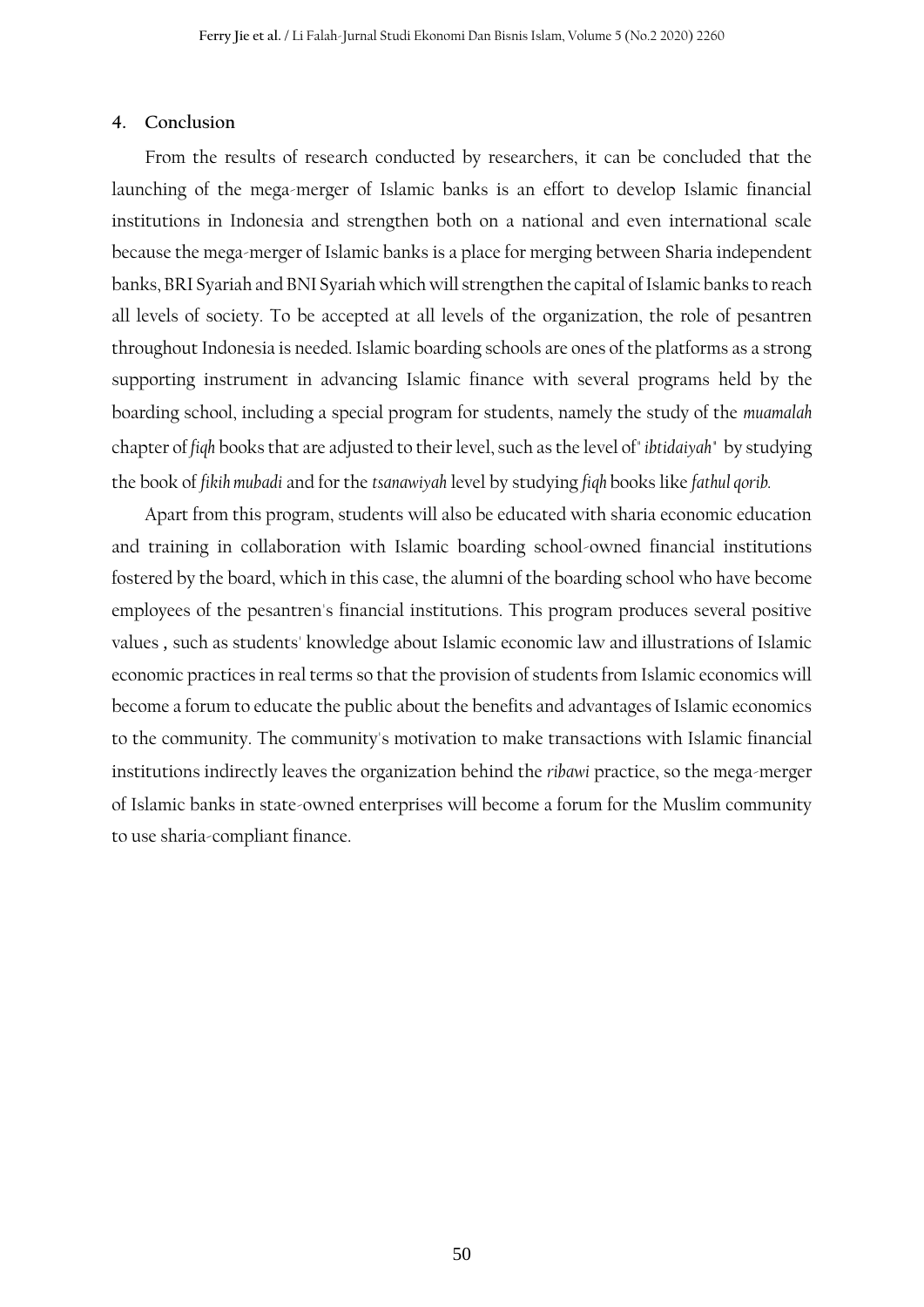# **References**

Afidah Wahyuni. (2020, November 11). *Dosen Fakultas Syariah UIN Syarif Hidayatullah Jakarta* [Personal communication].

Agung Guritno. (2020, November 14). *Dosen Fakultas Ekonomi dan Bisnis Islam IAIN Salatiga* [Personal communication].

Ah. Azharuddin Lathif, Ketua DSN-MUI Institut. (n.d.). *Seminar Nasional Online "Mega Merger Bank Syariah BUMN : Peluang Dan Tantangan Penguatan Bank Syariah di Indonesia.*

Andi Iswandi. (2014). Peran Etika Qur'ani Terhadap Sistem Ekonomi Islam. *Jurnal Al-Iqtishad Ilmu Ekonomi Syariah Jakarta: UIN Syarif Hidayatullah*, *Vol. VI. No. 1*.

Anggota Asosiasi Dewan Pengawas Syariah Wilayah IV Jawa Timur, Bali, Nusantara. (2016). *Kumpulan khotbah bisnis dan keuangan syariah* (II).

Departemen Pendidikan Nasional. (n.d.). *Kamus Besar Bahasa Indonesia* (Edisi IV).

Dr. Binti Nur Asiyah. (2020, November 13). *Dosen Fakultas Ekonomi dan Bisnis Islam Institut Agama Islam Negeri Tulung Agung* [Personal communication].

Dr Taufik Hidayat, M.Ec Direktur Jasa Keuangan Syariah KNEKSn. (2020). *Seminar Nasional Online "Mega Merger Bank Syariah BUMN : Peluang Dan Tantangan Penguatan Bank Syariah di Indonesia.* Eko Wahyudi Rofianto. (2020, November 12). *Marketing Bank Syariah Mandiri Cabang Sampang* [Personal communication].

Euis amalia. (2014). Mekanisme Pasar dan Kebijakan Penetapan Harga Adil Dalam Perspektif Ekonomi Islam. *Jurnal Al-Iqtishad Ilmu Ekonomi Syariah Jakarta: UIN Syarif Hidayatullah*, *Vol. V, No 1*.

Fathurrahman Djamil. (2015). *Hukum Ekonomi Islam: Sejarah, Teori dan Konsep*.

Hasan, M. (2015). Inovasi dan Modernisasi Pendidikan Pondok Pesantren. *KARSA: Journal of Social and Islamic Culture*, *23*(2), 296–306.

Huda, Nurul, & Haykal, Muhamad. (n.d.). *Lembaga Keuangan Islam Tinjauan Teoritis dan Praktis*. Ilahi, M. T. (2014). Kiai: Figur Elite Pesantren. *IBDA: Jurnal Kajian Islam Dan Budaya*, *12*(2), 137– 148.

Mansur. (2020, Agustus). *Wawancara , Ketua Program Studi Ekonomi Syariah Pondok Pesantren Miftahulu Ulum Panyepen Pamekasan,* [Personal communication].

Mardani. (2011). *Hukum EKonomi Syariah di Indonesia*.

Moh. Zahid. (2020, November 13). *Wakil Rektor IAIN Madura Dosen Fakultas Syariah* [Personal communication].

Muhakamurrohman, A. (2014). Pesantren: Santri, kiai, dan tradisi. *IBDA: Jurnal Kajian Islam Dan Budaya*, *12*(2), 109–118.

Muhamad. (2012). *Teknik Perhitungan Bagi Hasil dan Pricing di Bank Syariah*.

Muhammad Syafi'i Antonio. (2001). *Bank Syariah:Dari Teori ke Praktik*.

Muttaqin, R. (2016). Kemandirian dan pemberdayaan ekonomi berbasis pesantren (studi atas peran Pondok Pesantren Al-ittifaq Kecamatan Rancabali Kabupaten Bandung terhadap kemandirian eknomi santri dan pemberdayaan ekonomi masyarakat sekitarnya). *JESI (Jurnal Ekonomi Syariah Indonesia)*, *1*(2), 65–94.

Nadjib, M. (2016). Agama, Etika dan Etos Kerja dalam Aktivitas Ekonomi Masyarakat Nelayan Jawa. *Jurnal Ekonomi Dan Pembangunan*, *21*(2), 137–150.

Nor Rochim Yunus. (2020, November 11). *Direktur Eksekutif Pusat Studi Konstitusi dan Legislasi Nasional (POSKOLEGNAS) UIN Jakarta dan Pengasuh Pondok Pesantren Darun Na'im Yapiya Bogor* [Personal communication].

Panji Adam. (2018). *Fatwa-Fatwa Ekonomi Syariah "Konsep, Metodologi, dan Implementasinya pada lembaga keuangan syariah.*

Rudi HAryanto. (2020, November 13). *Wakil Dekan Fakultas Ekonomi dan Bisnis Islam Institut Agama Islam Madura* [Personal communication].